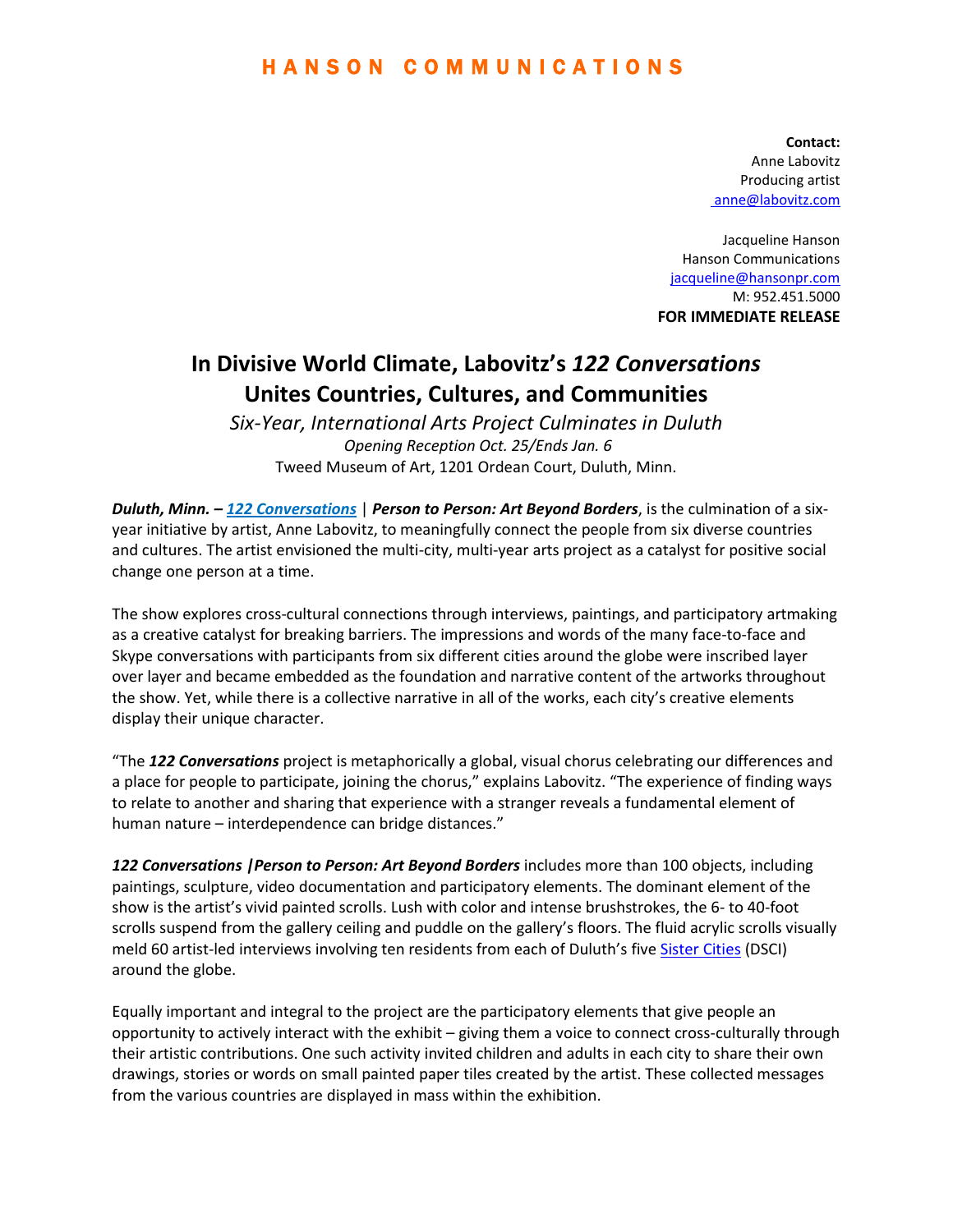## H A N S O N C O M M U N I C A T I O N S

*"122 Conversations| Person to Person: Art Beyond Borders* is an artist-led project that celebrates humanity and the radical and political act of caring," observes Omayra Alvarado, Executive Director, Instituto de Visión, Bogotá, Colombia. "In a world where we are inundated with differences, oftentimes, in our haste, we focus on how these differences divide us. Through mutual respect, understanding, and cooperation, the artist aims to create a heartfelt connection."

The exhibition is the final stop in a six-venue, worldwide tour, which was organized through Duluth's International Sister Cities network. The tour included exhibits in Canada, Sweden, Russia, Iraqi Kurdistan, and Japan, culminating in a final exhibition at Tweed Museum of Art, Duluth, Minn.

*122 Conversations| Person to Person: Art Beyond Borders*, Tweed Museum of Art, (1201 Ordean Court, Duluth, Minn.) runs through Jan. 6, 2019. The Opening Reception is Oct. 25, 6-8:30 p.m. and is free and open to the public.

For more information, visi[t www.122Conversations.com.](http://www.122conversations.com/)

#### **About the Artist**

A native of Duluth, Anne [Labovitz](http://labovitz.com/) currently lives and works in St. Paul, Minn. In 2013, she was recognized wit[h Duluth Depot Foundation](http://www.depotfoundation.org/index.php)'s Artist Award as an artist whose distinguished career has made significant contributions to the development of both artists and the arts. In 2015, Labovitz was awarded the key to all six sister cities by Duluth Sister Cities, Intl. for her work in *122 Conversations*. Her paintings are part of the permanent collections at the [Tweed Museum of Art](http://www.d.umn.edu/tma/) in Duluth, Minn., the [Athenaeum Music & Arts Library](http://www.ljathenaeum.org/) in La Jolla, Calif., the [Minnesota Museum of American Art,](http://mmaa.org/) the [Weisman Art Museum,](http://wam.umn.edu/) and the [International Gallery of Portrait](http://www.galerijaportreta.ba/en/interbifep.htm) in Tuzla, Bosnia-Herzegovina.

Labovitz is a member of the Board of Trustees for [the Walker Art Center](http://www.walkerart.org/) in Minneapolis, an Advisory Board member of The [Artist Book Foundation](http://theartistbook.org/) in New York City, and a former member of the Colleagues Advisory Board at the *[Weisman Art Museum](http://www.weisman.umn.edu/)* on the campus of the University of Minnesota-Twin Cities. . In August 2017, Labovitz received her Master of Fine Arts degree from [Transart Institute,](http://www.transart.org/) an innovative program based in Berlin and New York. She received her degree in art and art education from Hamline University, St. Paul, Minn. In addition, she has trained in studios in Italy, New Mexico, New York, Massachusetts, and North Carolina.

Labovitz is a professional artist and teaches arts education and conducts artist workshops in both public and private schools, and throughout the Minneapolis/St. Paul community. She also is active in the Duluth, Minn., art community and metro area.

For details about upcoming workshops on *122 Conversations: Person to Person, Art Beyond Borders* please visit[: www.122Conversations.com](http://www.122conversations.com/)